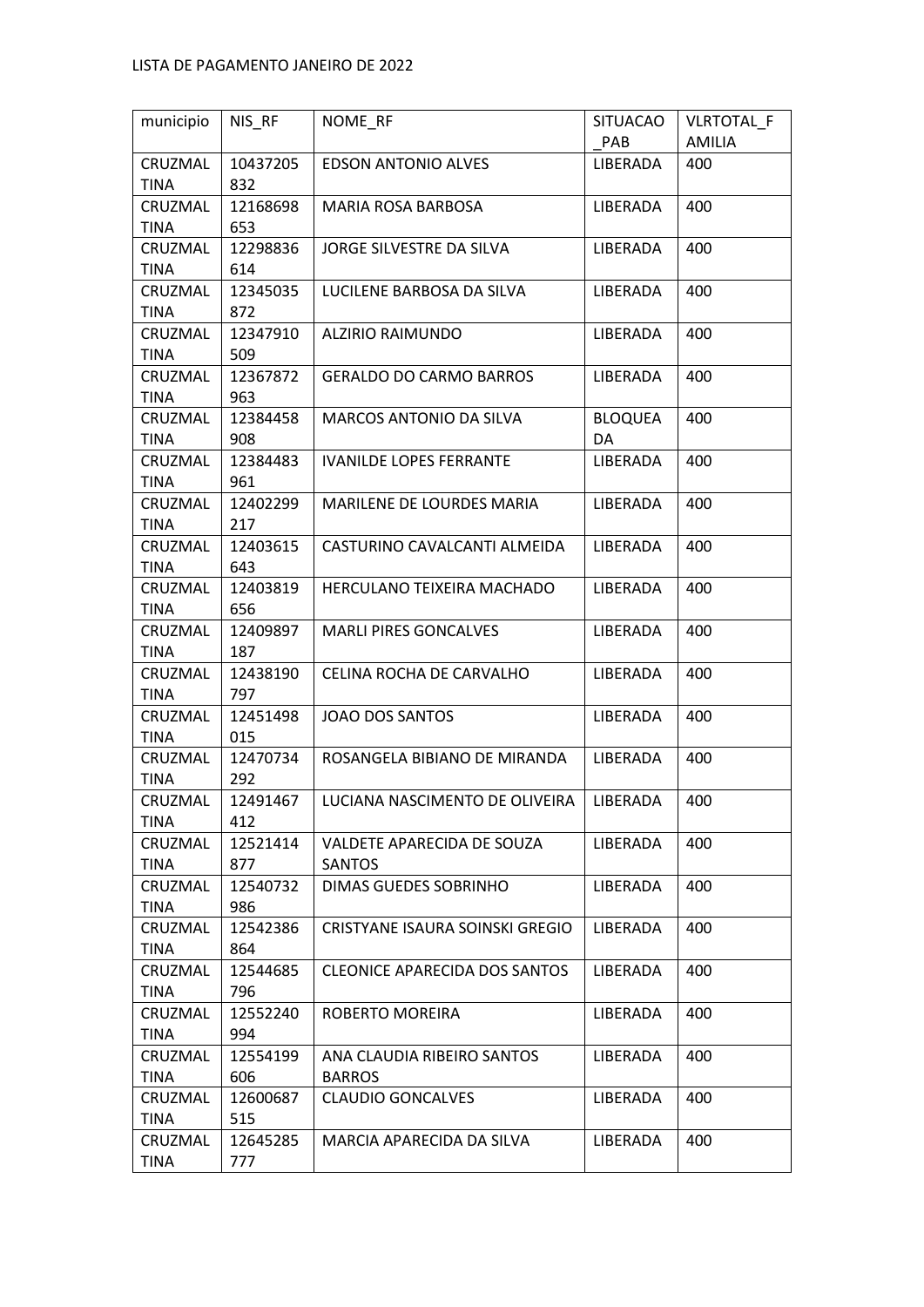| CRUZMAL     | 12685685 | ADAO MARCOS BARRA              | LIBERADA | 400 |
|-------------|----------|--------------------------------|----------|-----|
| <b>TINA</b> | 490      |                                |          |     |
| CRUZMAL     | 12696019 | ADRIANA APARECIDA RIBEIRO      | LIBERADA | 400 |
| <b>TINA</b> | 527      |                                |          |     |
| CRUZMAL     | 12700574 | <b>JULIO CESAR DOS SANTOS</b>  | LIBERADA | 400 |
| <b>TINA</b> | 496      |                                |          |     |
| CRUZMAL     | 12720308 | EDINEIA ZUNTINI KLEIN          | LIBERADA | 400 |
| TINA        | 538      |                                |          |     |
| CRUZMAL     | 12737442 | MARIA DAS GRACAS ARANTES DOS   | LIBERADA | 400 |
| TINA        | 518      | <b>SANTOS</b>                  |          |     |
| CRUZMAL     | 12739885 | VIVIANE DE LOURDES RODES LIMA  | LIBERADA | 400 |
| TINA        | 492      |                                |          |     |
| CRUZMAL     | 12755632 | MARIA JOSE DA SILVA BARBOSA    | LIBERADA | 400 |
| <b>TINA</b> | 536      |                                |          |     |
| CRUZMAL     | 12771345 | JOAQUINA DO CARMO MACHADO      | LIBERADA | 400 |
| <b>TINA</b> | 155      |                                |          |     |
| CRUZMAL     | 12776840 | <b>GISELE RODRIGUES BRAGA</b>  | LIBERADA | 400 |
| TINA        | 510      |                                |          |     |
| CRUZMAL     | 12792053 | MILVA BATISTA NERIS            | LIBERADA | 400 |
| <b>TINA</b> | 536      |                                |          |     |
| CRUZMAL     | 12795487 | SIRLENE CASTURINA CANDIDO      | LIBERADA | 400 |
| TINA        | 499      |                                |          |     |
| CRUZMAL     | 12795742 | ROSE MARLI DA SILVA            | LIBERADA | 400 |
| TINA        | 502      |                                |          |     |
| CRUZMAL     | 12810047 | NOELI ALEXANDRE DE CARVALHO    | LIBERADA | 400 |
| <b>TINA</b> | 504      |                                |          |     |
| CRUZMAL     | 12818588 | JULIANA DE ALMEIDA             | LIBERADA | 400 |
| <b>TINA</b> | 490      |                                |          |     |
| CRUZMAL     | 12833866 | JOANA D ARC LINDA DE OLIVEIRA  | LIBERADA | 400 |
| TINA        | 501      |                                |          |     |
| CRUZMAL     | 12834344 | ROSEMARI HERMENEGILDO DA       | LIBERADA | 400 |
| <b>TINA</b> | 495      | <b>COSTA</b>                   |          |     |
| CRUZMAL     | 12842310 | ANGELA MARIA DE OLIVEIRA E     | LIBERADA | 400 |
| TINA        | 499      | SILVA                          |          |     |
| CRUZMAL     | 12849215 | ELIAS FERREIRA DOS SANTOS      | LIBERADA | 400 |
| TINA        | 513      |                                |          |     |
| CRUZMAL     | 12867125 | RITA DE CASSIA DOS SANTOS      | LIBERADA | 400 |
| <b>TINA</b> | 504      |                                |          |     |
| CRUZMAL     | 12880075 | <b>ADELAINY CIRINO</b>         | LIBERADA | 400 |
| TINA        | 531      |                                |          |     |
| CRUZMAL     | 12905710 | <b>CLEIDE ARAUJO DE BARROS</b> | LIBERADA | 400 |
| TINA        | 529      |                                |          |     |
| CRUZMAL     | 12922272 | ROSANGELA FURTADO DE MATOS     | LIBERADA | 400 |
| <b>TINA</b> | 526      |                                |          |     |
| CRUZMAL     | 12933850 | JAQUELINE BORGES DOS SANTOS    | LIBERADA | 400 |
| <b>TINA</b> | 526      |                                |          |     |
| CRUZMAL     | 12946441 | MARIA JOSE DE CARVALHO         | LIBERADA | 400 |
| TINA        | 522      |                                |          |     |
| CRUZMAL     | 12995679 | ELIANA DE ANDRADE BARBOSA      | LIBERADA | 410 |
| TINA        | 529      |                                |          |     |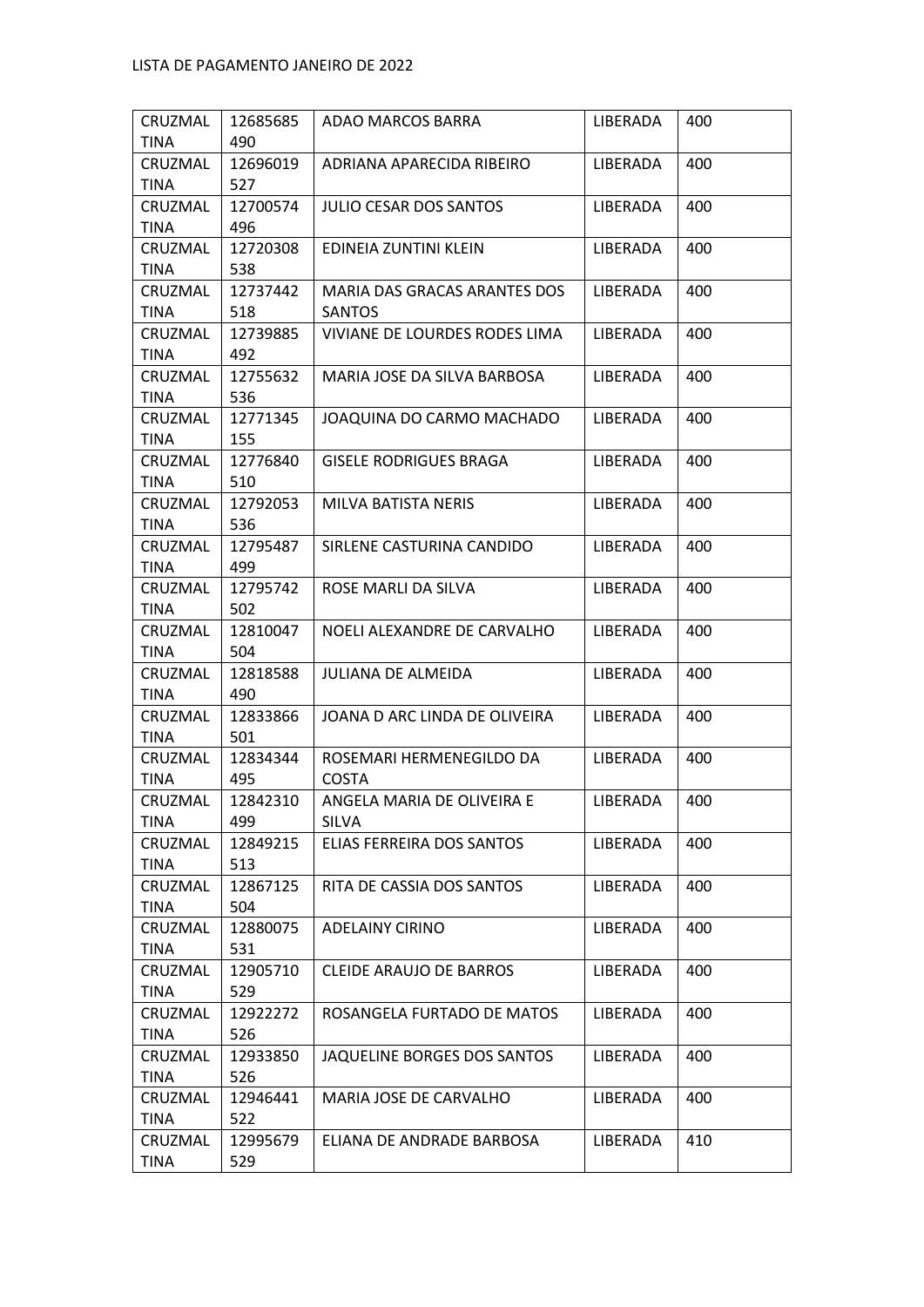| CRUZMAL         | 13212602        | CARINA ROSA DE LIMA                   | LIBERADA | 400 |
|-----------------|-----------------|---------------------------------------|----------|-----|
| <b>TINA</b>     | 936             |                                       |          |     |
| CRUZMAL         | 13285295        | SILMARA CASTURINA DE CAMARGO          | LIBERADA | 400 |
| TINA            | 774             | SILVA                                 |          |     |
| CRUZMAL         | 14877865        | FERNANDA CRISTINA GRILO               | LIBERADA | 400 |
| <b>TINA</b>     | 353             |                                       |          |     |
| CRUZMAL         | 15394821        | ALESSANDRA JESUS DE PAIVA             | LIBERADA | 400 |
| <b>TINA</b>     | 384             | <b>CECILIO</b>                        |          |     |
| CRUZMAL<br>TINA | 15414543<br>562 | MATIAS APARECIDO MACHADO<br>CASSEMIRO | LIBERADA | 400 |
| CRUZMAL         | 15473419        | MARLI DA SILVA RIBEIRO                | LIBERADA | 400 |
| <b>TINA</b>     | 279             |                                       |          |     |
| CRUZMAL         | 16002279        | EDIMARA ANZEN                         | LIBERADA | 400 |
| <b>TINA</b>     | 874             |                                       |          |     |
| CRUZMAL         | 16004877        | ALESSANDRA TABORDA DE                 | LIBERADA | 400 |
| TINA            | 582             | <b>OLIVEIRA</b>                       |          |     |
| CRUZMAL         | 16010978        | ANTONIA DE SOUZA SOARES DE            | LIBERADA | 400 |
| TINA            | 697             | <b>OLIVEIRA</b>                       |          |     |
| CRUZMAL         | 16011616        | ANGELICA DE OLIVEIRA MACHADO          | LIBERADA | 400 |
| <b>TINA</b>     | 373             |                                       |          |     |
| CRUZMAL         | 16012774        | ANDRESSA SUZANA RODRIGUES             | LIBERADA | 400 |
| TINA            | 576             |                                       |          |     |
| CRUZMAL         | 16012791        | ANGELICA CESAR                        | LIBERADA | 400 |
| TINA            | 039             |                                       |          |     |
| CRUZMAL         | 16012850        | ANA PAULA DOS SANTOS DOS              | LIBERADA | 400 |
| <b>TINA</b>     | 477             | PASSOS                                |          |     |
| CRUZMAL         | 16012951        | DAIANE CAMILA PRESTES                 | LIBERADA | 400 |
| <b>TINA</b>     | 893             |                                       |          |     |
| CRUZMAL         | 16012989        | DALVA MATIAS DE LIMA                  | LIBERADA | 400 |
| <b>TINA</b>     | 424             |                                       |          |     |
| CRUZMAL         | 16013042        | <b>DIRCE DOS SANTOS</b>               | LIBERADA | 400 |
| TINA            | 161             |                                       |          |     |
| CRUZMAL         | 16081248        | ARISTIDES DA SILVA FERNANDES          | LIBERADA | 400 |
| <b>TINA</b>     | 276             |                                       |          |     |
| CRUZMAL         | 16092004        | APARECIDA VILARINO DOS SANTOS         | LIBERADA | 400 |
| <b>TINA</b>     | 071             |                                       |          |     |
| CRUZMAL         | 16092329        | ELIZABETE DE LIMA VELOSO              | LIBERADA | 400 |
| <b>TINA</b>     | 248             |                                       |          |     |
| CRUZMAL         | 16095373        | DANIELE DE SOUZA VANES                | LIBERADA | 400 |
| <b>TINA</b>     | 493             |                                       |          |     |
| CRUZMAL         | 16104072        | AILTON DOS SANTOS                     | LIBERADA | 400 |
| TINA            | 217             |                                       |          |     |
| CRUZMAL         | 16104098        | ALEXANDRE NABARRO                     | LIBERADA | 400 |
| <b>TINA</b>     | 283             |                                       |          |     |
| CRUZMAL         | 16104162        | ANGELICA EUGENIO DE LIMA              | LIBERADA | 400 |
| <b>TINA</b>     | 844             |                                       |          |     |
| CRUZMAL         | 16104295        | AUREANA DE FATIMA DA ROCHA            | LIBERADA | 400 |
| TINA            | 666             |                                       |          |     |
| CRUZMAL         | 16104334        | BRUNA SAMARA DE LIMA                  | LIBERADA | 400 |
| TINA            | 033             |                                       |          |     |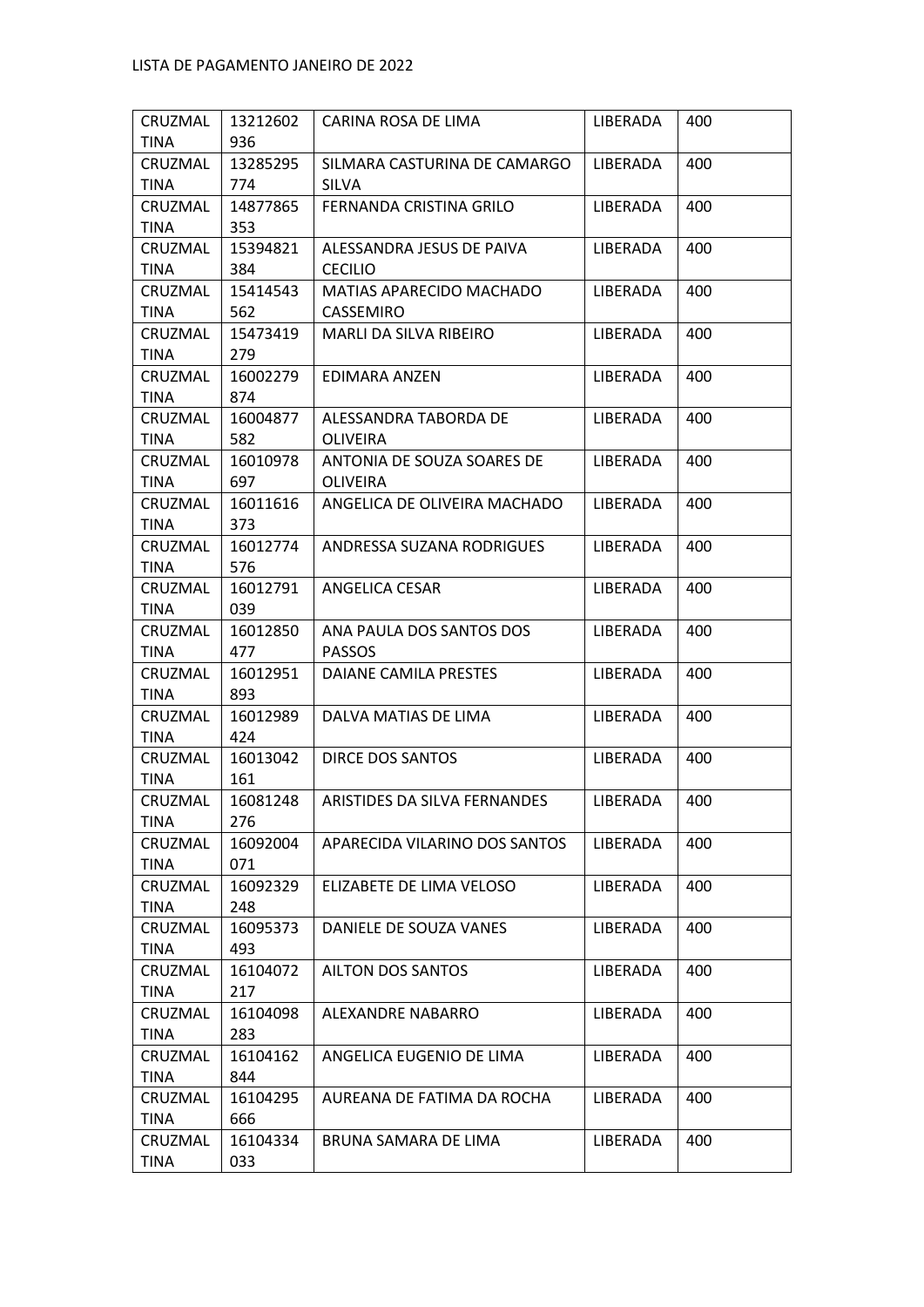| CRUZMAL     | 16104430 | DINELIA MOREIRA                     | LIBERADA | 400 |
|-------------|----------|-------------------------------------|----------|-----|
| <b>TINA</b> | 911      |                                     |          |     |
| CRUZMAL     | 16104614 | EVA VIEIRA LIMA                     | LIBERADA | 400 |
| <b>TINA</b> | 362      |                                     |          |     |
| CRUZMAL     | 16104615 | EVA DE LIMA SERAFIM                 | LIBERADA | 400 |
| <b>TINA</b> | 210      |                                     |          |     |
| CRUZMAL     | 16133903 | ANGELINA APARECIDA PEREIRA          | LIBERADA | 400 |
| <b>TINA</b> | 075      |                                     |          |     |
| CRUZMAL     | 16133923 | ELIANE APARECIDA DOMICIANO          | LIBERADA | 400 |
| TINA        | 564      |                                     |          |     |
| CRUZMAL     | 16133923 | ELIANE VIESBA LOPES                 | LIBERADA | 400 |
| <b>TINA</b> | 599      |                                     |          |     |
| CRUZMAL     | 16179869 | <b>FRANCIELE DE SOUZA</b>           | LIBERADA | 400 |
| <b>TINA</b> | 708      |                                     |          |     |
| CRUZMAL     | 16181845 | <b>CLAUDEMIR DE FREITAS MARIANO</b> | LIBERADA | 400 |
| TINA        | 101      |                                     |          |     |
| CRUZMAL     | 16186976 | <b>GISLAINE MOREIRA DOS SANTOS</b>  | LIBERADA | 400 |
| <b>TINA</b> | 700      | <b>MACHADO</b>                      |          |     |
| CRUZMAL     | 16187695 | FRANCIELI APARECIDA DE LIMA         | LIBERADA | 400 |
| <b>TINA</b> | 772      |                                     |          |     |
| CRUZMAL     | 16187697 | FRANCIELE ANDRE DA SILVA            | LIBERADA | 400 |
| TINA        | 465      |                                     |          |     |
| CRUZMAL     | 16187952 | <b>GESSICA FERNANDA PEREIRA</b>     | LIBERADA | 400 |
| TINA        | 139      |                                     |          |     |
| CRUZMAL     | 16187991 | <b>GIZELI TABORBA DOS SANTOS</b>    | LIBERADA | 400 |
| <b>TINA</b> | 061      |                                     |          |     |
| CRUZMAL     | 16188083 | JOSIANE TEODORO DOS SANTOS          | LIBERADA | 400 |
| <b>TINA</b> | 339      |                                     |          |     |
| CRUZMAL     | 16188197 | <b>CASSIA JAQUELINE FIDELIS</b>     | LIBERADA | 400 |
| TINA        | 229      |                                     |          |     |
| CRUZMAL     | 16194177 | JAQUELINE DA SILVA ROXO DE          | LIBERADA | 400 |
| <b>TINA</b> | 218      | SOUZA                               |          |     |
| CRUZMAL     | 16199939 | CLEUSA APARECIDA DE CARVALHO        | LIBERADA | 400 |
| <b>TINA</b> | 507      |                                     |          |     |
| CRUZMAL     | 16218825 | JOSE ROBERTO DA CUNHA               | LIBERADA | 400 |
| <b>TINA</b> | 443      |                                     |          |     |
| CRUZMAL     | 16220670 | <b>JANDIRA PEREIRA</b>              | LIBERADA | 400 |
| <b>TINA</b> | 869      |                                     |          |     |
| CRUZMAL     | 16232847 | <b>INES DOS SANTOS</b>              | LIBERADA | 400 |
| <b>TINA</b> | 564      |                                     |          |     |
| CRUZMAL     | 16232924 | JAQUELINE APARECIDA DE GODOI        | LIBERADA | 400 |
| TINA        | 372      |                                     |          |     |
| CRUZMAL     | 16232925 | JAQUELINE APARECIDA DE LIMA         | LIBERADA | 400 |
| <b>TINA</b> | 212      |                                     |          |     |
| CRUZMAL     | 16233021 | <b>GISLAINE ACETI SOARES</b>        | LIBERADA | 400 |
| <b>TINA</b> | 422      |                                     |          |     |
| CRUZMAL     | 16233047 | JOELMA APARECIDA DE SOUZA           | LIBERADA | 400 |
| TINA        | 154      |                                     |          |     |
| CRUZMAL     | 16235910 | <b>CAMILA JAINE RODRIGUES</b>       | LIBERADA | 400 |
| TINA        | 496      |                                     |          |     |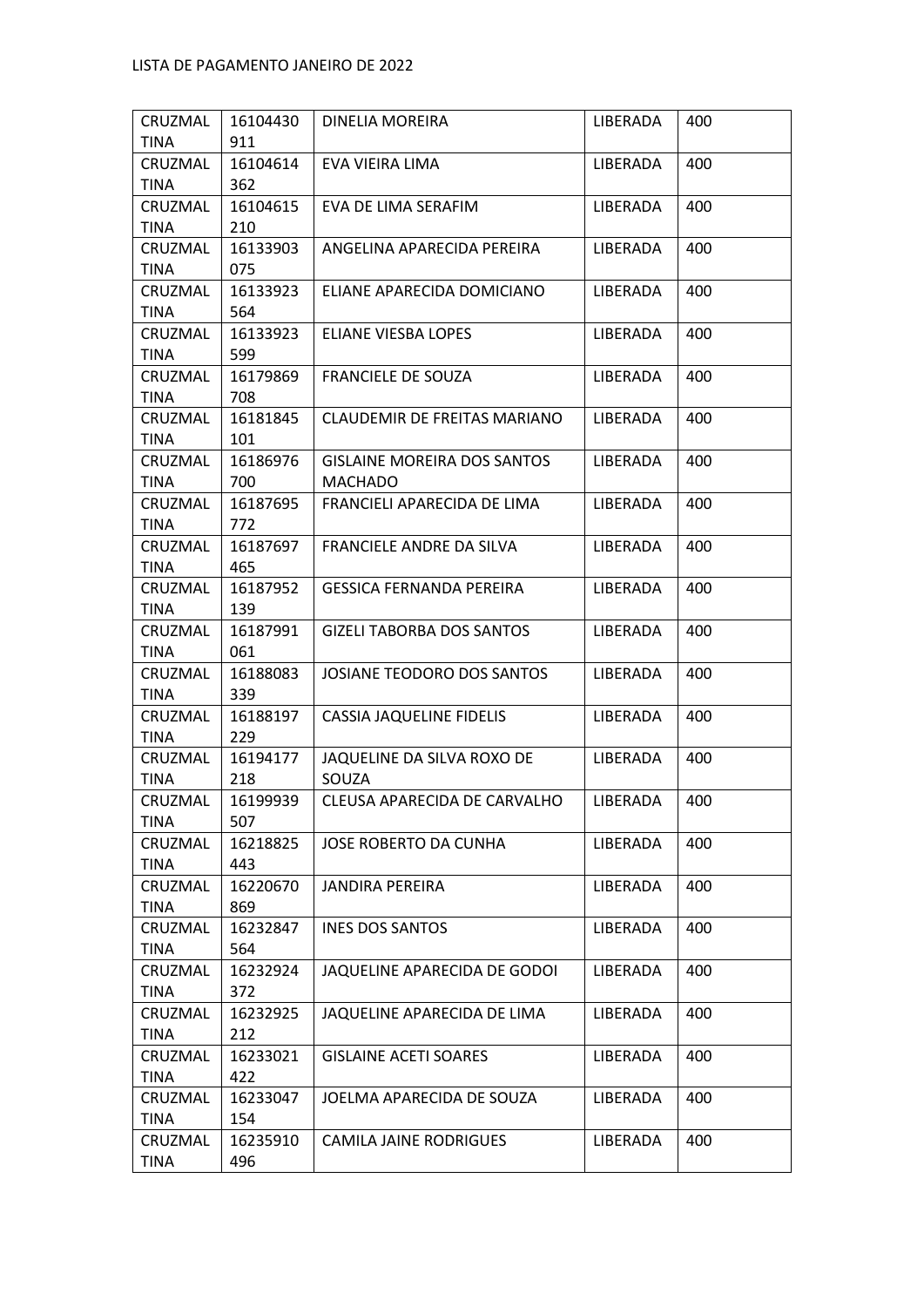|             | 16261881 | FRANCIELLE CRISTINA WEISS        | LIBERADA | 400 |
|-------------|----------|----------------------------------|----------|-----|
| <b>TINA</b> | 511      |                                  |          |     |
| CRUZMAL     | 16281288 | JAIR DE SOUZA DA ROSA            | LIBERADA | 400 |
| TINA        | 816      |                                  |          |     |
| CRUZMAL     | 16293411 | JULIANA MIRANDA DE OLIVEIRA      | LIBERADA | 400 |
| <b>TINA</b> | 618      |                                  |          |     |
| CRUZMAL     | 16346239 | FERNANDA MASTRASCOSA CELERE      | LIBERADA | 400 |
| <b>TINA</b> | 458      |                                  |          |     |
| CRUZMAL     | 16359543 | MARIA TEREZA DE JESUS            | LIBERADA | 400 |
| TINA        | 274      |                                  |          |     |
| CRUZMAL     | 16361447 | LUCILENE MARIANO DE ALMEIDA      | LIBERADA | 400 |
| <b>TINA</b> | 228      |                                  |          |     |
| CRUZMAL     | 16361956 | MARIA ERENI DOS SANTOS           | LIBERADA | 400 |
| <b>TINA</b> | 815      |                                  |          |     |
| CRUZMAL     | 16362231 | MARILENE SANTOS DA SILVA JORGE   | LIBERADA | 400 |
| TINA        | 601      |                                  |          |     |
| CRUZMAL     | 16362422 | CREISIELI ROBADEL OLIVEIRA DIAS  | LIBERADA | 400 |
| TINA        | 849      |                                  |          |     |
| CRUZMAL     | 16362426 | <b>CRISLAINE MARIA RODRIGUES</b> | LIBERADA | 400 |
| <b>TINA</b> | 232      |                                  |          |     |
| CRUZMAL     | 16362649 | MARIA APARECIDA BRAZ             | LIBERADA | 400 |
| <b>TINA</b> | 614      |                                  |          |     |
| CRUZMAL     | 16362668 | MARIA JOSE GAMBA                 | LIBERADA | 400 |
| <b>TINA</b> | 201      |                                  |          |     |
| CRUZMAL     | 16362706 | MARIA JOSE DE LIMA               | LIBERADA | 400 |
| TINA        | 030      |                                  |          |     |
| CRUZMAL     | 16362734 | MARIA DINALVA DAS NEVES          | LIBERADA | 400 |
| <b>TINA</b> | 719      | ROBADEL                          |          |     |
| CRUZMAL     | 16362761 | <b>MARIA LUCIA DOS REIS</b>      | LIBERADA | 400 |
| <b>TINA</b> | 015      |                                  |          |     |
|             |          | MARCILENE DE SOUZA VANES         |          |     |
| CRUZMAL     | 16362956 |                                  | LIBERADA | 400 |
| <b>TINA</b> | 002      |                                  |          |     |
| CRUZMAL     | 16391324 | MARIA PEREIRA TABOZA             | LIBERADA | 400 |
| TINA        | 469      |                                  |          |     |
| CRUZMAL     | 16394649 | <b>MARIA DO ROSARIO BUENO</b>    | LIBERADA | 400 |
| TINA        | 202      |                                  |          |     |
| CRUZMAL     | 16395473 | MARIA DA CRUZ ARAUJO             | LIBERADA | 400 |
| <b>TINA</b> | 442      |                                  |          |     |
| CRUZMAL     | 16397932 | MARIA INES DOS SANTOS            | LIBERADA | 400 |
| TINA        | 606      | <b>KOCHINSKI</b>                 |          |     |
| CRUZMAL     | 16406453 | <b>QUELI DE MOURA E SILVA</b>    | LIBERADA | 446 |
| TINA        | 078      |                                  |          |     |
| CRUZMAL     | 16406474 | <b>CLAUDINEI DOS SANTOS</b>      | LIBERADA | 400 |
| <b>TINA</b> | 881      |                                  |          |     |
| CRUZMAL     | 16406500 | CLEUSA BORGES DE GOUVEIA         | LIBERADA | 400 |
| <b>TINA</b> | 262      |                                  |          |     |
| CRUZMAL     | 16407005 | MEIRE FLAVIANE DOS SANTOS        | LIBERADA | 400 |
| <b>TINA</b> | 230      |                                  |          |     |
| CRUZMAL     | 16429903 | LUAN HENRIQUE DE LIMA PRESTES    | LIBERADA | 400 |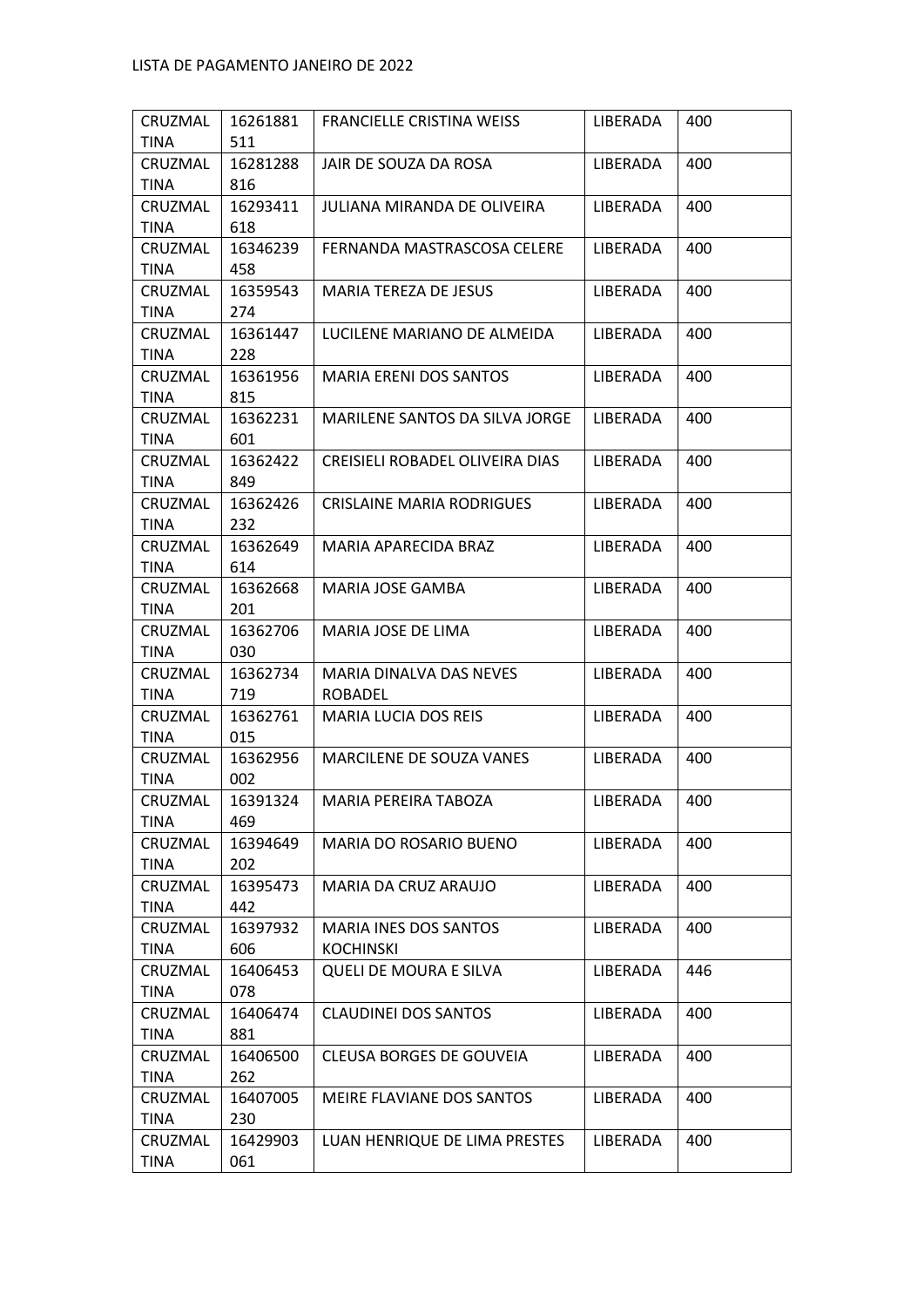| <b>TINA</b><br>477<br>LUCINEYA VENANCIO SOARES<br>400<br>CRUZMAL<br>16435352<br>LIBERADA<br><b>TINA</b><br>985<br>CRUZMAL<br>16435354<br><b>MAYARA ARANTES SANTOS</b><br>LIBERADA<br>400<br><b>TINA</b><br>015<br><b>FERREIRA</b><br>CRUZMAL<br>16435357<br>MARIA GABRIELA GONCALVES<br>LIBERADA<br>400<br><b>TINA</b><br>456<br><b>CARDOSO</b><br>CRUZMAL<br>16440765<br>400<br>MARIA APARECIDA DE SOUZA<br>LIBERADA<br><b>TINA</b><br>451<br>CRISTINA FELIX DOS REIS RIBEIRO<br>400<br>CRUZMAL<br>16444395<br>LIBERADA<br>527<br>TINA<br>CRUZMAL<br>LIBERADA<br>400<br>16455478<br>MARCIA APARECIDA FELIZ<br><b>TINA</b><br>313<br>CRISTINA CARLA DA SILVA<br>400<br>CRUZMAL<br>16486809<br>LIBERADA<br>028<br>TINA<br>CRUZMAL<br>16487455<br>LAISSA JANAINA RODES<br>LIBERADA<br>400<br>TINA<br>289<br>CRUZMAL<br>16487605<br>MARCIA DO CARMO DE BARROS<br>LIBERADA<br>400<br><b>TINA</b><br>973<br>CRUZMAL<br>16520968<br>LIBERADA<br>400<br>MARIA APARECIDA DA SILVA<br>294<br>TINA<br>TEIXEIRA |
|------------------------------------------------------------------------------------------------------------------------------------------------------------------------------------------------------------------------------------------------------------------------------------------------------------------------------------------------------------------------------------------------------------------------------------------------------------------------------------------------------------------------------------------------------------------------------------------------------------------------------------------------------------------------------------------------------------------------------------------------------------------------------------------------------------------------------------------------------------------------------------------------------------------------------------------------------------------------------------------------------|
|                                                                                                                                                                                                                                                                                                                                                                                                                                                                                                                                                                                                                                                                                                                                                                                                                                                                                                                                                                                                      |
|                                                                                                                                                                                                                                                                                                                                                                                                                                                                                                                                                                                                                                                                                                                                                                                                                                                                                                                                                                                                      |
|                                                                                                                                                                                                                                                                                                                                                                                                                                                                                                                                                                                                                                                                                                                                                                                                                                                                                                                                                                                                      |
|                                                                                                                                                                                                                                                                                                                                                                                                                                                                                                                                                                                                                                                                                                                                                                                                                                                                                                                                                                                                      |
|                                                                                                                                                                                                                                                                                                                                                                                                                                                                                                                                                                                                                                                                                                                                                                                                                                                                                                                                                                                                      |
|                                                                                                                                                                                                                                                                                                                                                                                                                                                                                                                                                                                                                                                                                                                                                                                                                                                                                                                                                                                                      |
|                                                                                                                                                                                                                                                                                                                                                                                                                                                                                                                                                                                                                                                                                                                                                                                                                                                                                                                                                                                                      |
|                                                                                                                                                                                                                                                                                                                                                                                                                                                                                                                                                                                                                                                                                                                                                                                                                                                                                                                                                                                                      |
|                                                                                                                                                                                                                                                                                                                                                                                                                                                                                                                                                                                                                                                                                                                                                                                                                                                                                                                                                                                                      |
|                                                                                                                                                                                                                                                                                                                                                                                                                                                                                                                                                                                                                                                                                                                                                                                                                                                                                                                                                                                                      |
|                                                                                                                                                                                                                                                                                                                                                                                                                                                                                                                                                                                                                                                                                                                                                                                                                                                                                                                                                                                                      |
|                                                                                                                                                                                                                                                                                                                                                                                                                                                                                                                                                                                                                                                                                                                                                                                                                                                                                                                                                                                                      |
|                                                                                                                                                                                                                                                                                                                                                                                                                                                                                                                                                                                                                                                                                                                                                                                                                                                                                                                                                                                                      |
|                                                                                                                                                                                                                                                                                                                                                                                                                                                                                                                                                                                                                                                                                                                                                                                                                                                                                                                                                                                                      |
|                                                                                                                                                                                                                                                                                                                                                                                                                                                                                                                                                                                                                                                                                                                                                                                                                                                                                                                                                                                                      |
|                                                                                                                                                                                                                                                                                                                                                                                                                                                                                                                                                                                                                                                                                                                                                                                                                                                                                                                                                                                                      |
|                                                                                                                                                                                                                                                                                                                                                                                                                                                                                                                                                                                                                                                                                                                                                                                                                                                                                                                                                                                                      |
|                                                                                                                                                                                                                                                                                                                                                                                                                                                                                                                                                                                                                                                                                                                                                                                                                                                                                                                                                                                                      |
|                                                                                                                                                                                                                                                                                                                                                                                                                                                                                                                                                                                                                                                                                                                                                                                                                                                                                                                                                                                                      |
|                                                                                                                                                                                                                                                                                                                                                                                                                                                                                                                                                                                                                                                                                                                                                                                                                                                                                                                                                                                                      |
|                                                                                                                                                                                                                                                                                                                                                                                                                                                                                                                                                                                                                                                                                                                                                                                                                                                                                                                                                                                                      |
| CRUZMAL<br>16537334<br>VANESSA APARECIDA DE AZEVEDO<br>LIBERADA<br>421                                                                                                                                                                                                                                                                                                                                                                                                                                                                                                                                                                                                                                                                                                                                                                                                                                                                                                                               |
| 358<br>TINA                                                                                                                                                                                                                                                                                                                                                                                                                                                                                                                                                                                                                                                                                                                                                                                                                                                                                                                                                                                          |
| RENATA CRISTINA TABORDA<br>CRUZMAL<br>400<br>16537743<br>LIBERADA                                                                                                                                                                                                                                                                                                                                                                                                                                                                                                                                                                                                                                                                                                                                                                                                                                                                                                                                    |
| <b>TINA</b><br>827                                                                                                                                                                                                                                                                                                                                                                                                                                                                                                                                                                                                                                                                                                                                                                                                                                                                                                                                                                                   |
| CRUZMAL<br>16537825<br>ROSELI GONSALVES DE DEUS<br>400<br>LIBERADA                                                                                                                                                                                                                                                                                                                                                                                                                                                                                                                                                                                                                                                                                                                                                                                                                                                                                                                                   |
| <b>TINA</b><br>114                                                                                                                                                                                                                                                                                                                                                                                                                                                                                                                                                                                                                                                                                                                                                                                                                                                                                                                                                                                   |
| 16537889<br><b>SERGIO CESAR PRESTES</b><br>LIBERADA<br>400<br>CRUZMAL                                                                                                                                                                                                                                                                                                                                                                                                                                                                                                                                                                                                                                                                                                                                                                                                                                                                                                                                |
| 090<br><b>TINA</b>                                                                                                                                                                                                                                                                                                                                                                                                                                                                                                                                                                                                                                                                                                                                                                                                                                                                                                                                                                                   |
| CIDALIA TRINDADE SANTOS RIBEIRO<br>CRUZMAL<br>16537899<br>LIBERADA<br>400                                                                                                                                                                                                                                                                                                                                                                                                                                                                                                                                                                                                                                                                                                                                                                                                                                                                                                                            |
| TINA<br>142                                                                                                                                                                                                                                                                                                                                                                                                                                                                                                                                                                                                                                                                                                                                                                                                                                                                                                                                                                                          |
| 452<br>16537907<br>CRUZMAL<br>SIMONE DE LIMA<br>LIBERADA                                                                                                                                                                                                                                                                                                                                                                                                                                                                                                                                                                                                                                                                                                                                                                                                                                                                                                                                             |
| <b>TINA</b><br>366                                                                                                                                                                                                                                                                                                                                                                                                                                                                                                                                                                                                                                                                                                                                                                                                                                                                                                                                                                                   |
| 400<br>CRUZMAL<br>16537954<br>SUZANE CORDEIRO CORREIA<br>LIBERADA                                                                                                                                                                                                                                                                                                                                                                                                                                                                                                                                                                                                                                                                                                                                                                                                                                                                                                                                    |
| <b>TINA</b><br>348                                                                                                                                                                                                                                                                                                                                                                                                                                                                                                                                                                                                                                                                                                                                                                                                                                                                                                                                                                                   |
| CRUZMAL<br>16537975<br>TANIA PAULA DE OLIVEIRA RUFATO<br>LIBERADA<br>400                                                                                                                                                                                                                                                                                                                                                                                                                                                                                                                                                                                                                                                                                                                                                                                                                                                                                                                             |
| <b>TINA</b><br>124                                                                                                                                                                                                                                                                                                                                                                                                                                                                                                                                                                                                                                                                                                                                                                                                                                                                                                                                                                                   |
| 410<br>CRUZMAL<br>16537989<br>TEREZA DA SILVA<br>LIBERADA                                                                                                                                                                                                                                                                                                                                                                                                                                                                                                                                                                                                                                                                                                                                                                                                                                                                                                                                            |
| <b>TINA</b><br>702                                                                                                                                                                                                                                                                                                                                                                                                                                                                                                                                                                                                                                                                                                                                                                                                                                                                                                                                                                                   |
| 400<br>CRUZMAL<br>16545711<br>SUELEN PRISCILA DA SILVA<br>LIBERADA                                                                                                                                                                                                                                                                                                                                                                                                                                                                                                                                                                                                                                                                                                                                                                                                                                                                                                                                   |
| TINA<br>289                                                                                                                                                                                                                                                                                                                                                                                                                                                                                                                                                                                                                                                                                                                                                                                                                                                                                                                                                                                          |
| ROSILENE AUGUSTA DE ASSIS SILVA<br>CRUZMAL<br>16551350<br>LIBERADA<br>400                                                                                                                                                                                                                                                                                                                                                                                                                                                                                                                                                                                                                                                                                                                                                                                                                                                                                                                            |
| <b>TINA</b><br>772                                                                                                                                                                                                                                                                                                                                                                                                                                                                                                                                                                                                                                                                                                                                                                                                                                                                                                                                                                                   |
| 400<br>CRUZMAL<br>16558133<br><b>VERONICE PEREIRA GUERRA</b><br>LIBERADA                                                                                                                                                                                                                                                                                                                                                                                                                                                                                                                                                                                                                                                                                                                                                                                                                                                                                                                             |
| 513<br><b>TINA</b>                                                                                                                                                                                                                                                                                                                                                                                                                                                                                                                                                                                                                                                                                                                                                                                                                                                                                                                                                                                   |
| CRUZMAL<br>16559339<br>SIMONE NUNES DA SILVA<br>LIBERADA<br>400                                                                                                                                                                                                                                                                                                                                                                                                                                                                                                                                                                                                                                                                                                                                                                                                                                                                                                                                      |
| 557<br>TINA                                                                                                                                                                                                                                                                                                                                                                                                                                                                                                                                                                                                                                                                                                                                                                                                                                                                                                                                                                                          |
| SUELEM MORAES DE ARAUJO<br>400<br>CRUZMAL<br>16567917<br>LIBERADA                                                                                                                                                                                                                                                                                                                                                                                                                                                                                                                                                                                                                                                                                                                                                                                                                                                                                                                                    |
| 181<br>TINA                                                                                                                                                                                                                                                                                                                                                                                                                                                                                                                                                                                                                                                                                                                                                                                                                                                                                                                                                                                          |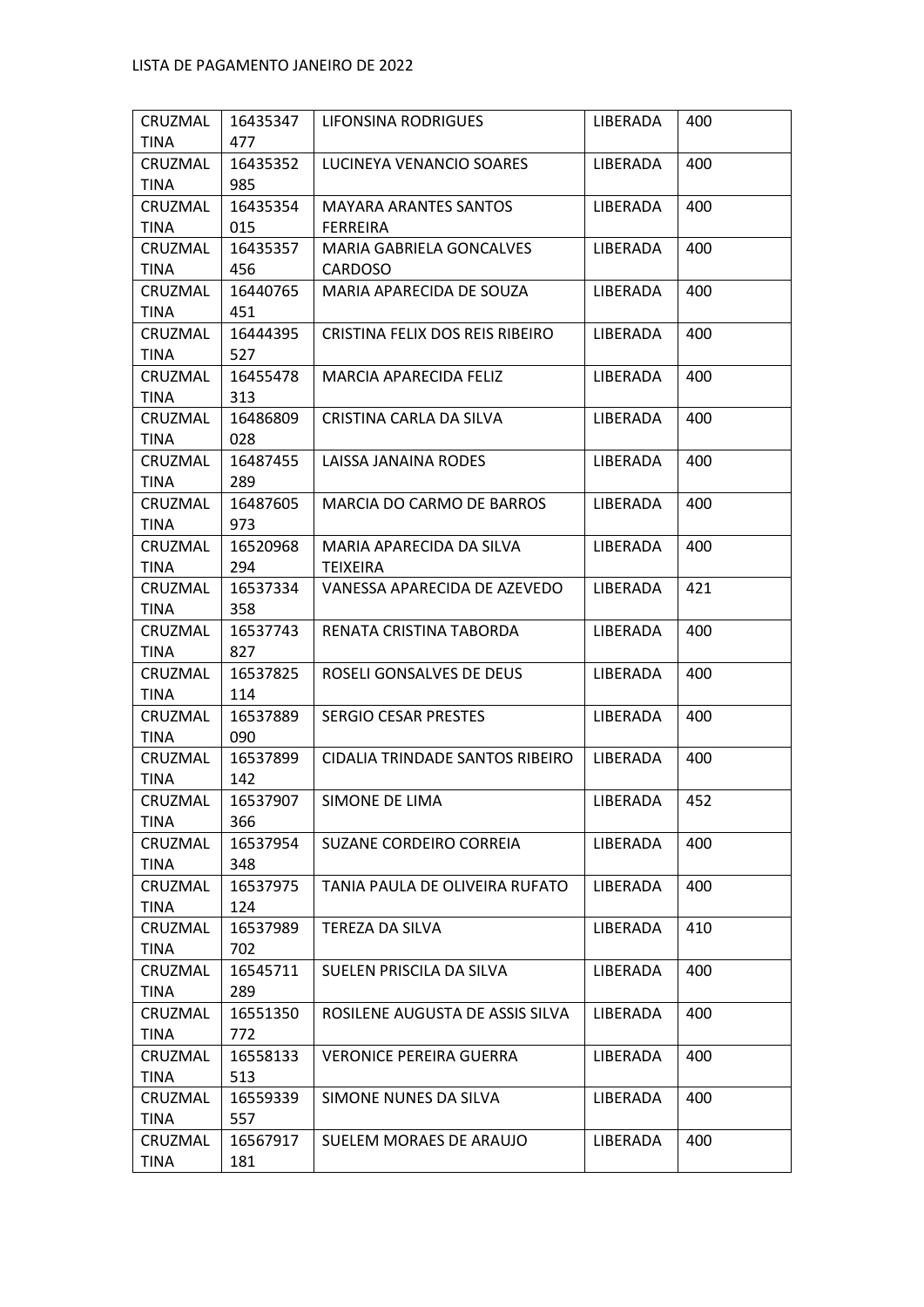| CRUZMAL         | 16570438        | ROSILDA MACANEIRO              | LIBERADA | 400 |
|-----------------|-----------------|--------------------------------|----------|-----|
| <b>TINA</b>     | 299             |                                |          |     |
| CRUZMAL         | 16573633        | ROSILENE PASQUINI DIAS         | LIBERADA | 400 |
| <b>TINA</b>     | 041             |                                |          |     |
| CRUZMAL         | 16574004        | VANDERLEIA PASQUINI            | LIBERADA | 400 |
| <b>TINA</b>     | 838             |                                |          |     |
| CRUZMAL         | 16574058        | <b>VALDECIR SILVEIRA</b>       | LIBERADA | 400 |
| TINA            | 075             |                                |          |     |
| CRUZMAL         | 16574206        | ZITA FERREIRA DE ARAUJO        | LIBERADA | 400 |
| TINA            | 163             |                                |          |     |
| CRUZMAL         | 16582324        | NAEILA FERNANDA SOARES         | LIBERADA | 400 |
| <b>TINA</b>     | 684             |                                |          |     |
| CRUZMAL         | 16582387        | <b>OSMARLI VALENTIM SOARES</b> | LIBERADA | 400 |
| <b>TINA</b>     | 724             |                                |          |     |
| CRUZMAL         | 16582533        | RITA DE CASIA DE LIMA          | LIBERADA | 602 |
| TINA            | 135             |                                |          |     |
| CRUZMAL         | 16582718        | SONIA APARECIDA DE SOUZA       | LIBERADA | 400 |
| TINA            | 550             |                                |          |     |
| CRUZMAL         | 16587409        | VANESSA DOS SANTOS DOS PASSOS  | LIBERADA | 400 |
| <b>TINA</b>     | 254             |                                |          |     |
| CRUZMAL         | 16587415        | VALDIRENE SANTOS DOS PASSOS    | LIBERADA | 400 |
| <b>TINA</b>     | 777             |                                |          |     |
| CRUZMAL         | 16595353        | ROSANA DE SOUZA VANES          | LIBERADA | 400 |
| TINA            | 610             |                                |          |     |
| CRUZMAL         | 16595828        | THAIS ROBERTA DE LIMA          | LIBERADA | 400 |
| <b>TINA</b>     | 171             |                                |          |     |
| CRUZMAL         | 16611240        | SOLANGE FERNANDES DE JESUS     | LIBERADA | 400 |
| <b>TINA</b>     | 277             |                                |          |     |
| CRUZMAL         | 16662004        | NAIR CORDEIRO CORREIA          | LIBERADA | 400 |
| <b>TINA</b>     | 147             |                                |          |     |
| CRUZMAL         | 17041528        | ROSELI MAIA DA SILVA           | LIBERADA | 400 |
| <b>TINA</b>     | 861             |                                |          |     |
| CRUZMAL         | 19021951        | TATIANA DE MORAIS BONFIM       | LIBERADA | 400 |
| TINA            | 404             |                                |          |     |
| CRUZMAL         | 20003811<br>861 | ANGELICA FERNANDES DIAS        | LIBERADA | 400 |
| TINA<br>CRUZMAL | 20035145        | <b>HELENA RODRIGUES</b>        | LIBERADA | 400 |
| <b>TINA</b>     | 603             |                                |          |     |
| CRUZMAL         | 20042638        | ANGELICA BRITO BISAIO          | LIBERADA | 400 |
| <b>TINA</b>     | 741             |                                |          |     |
| CRUZMAL         | 20059283        | SANDRA FERREIRA                | LIBERADA | 400 |
| TINA            | 631             |                                |          |     |
| CRUZMAL         | 20059285        | ANA ROSA DE CAMARGO DA SILVA   | LIBERADA | 400 |
| <b>TINA</b>     | 847             |                                |          |     |
| CRUZMAL         | 20066194        | SERGIO ROBERTO SEVERINO        | LIBERADA | 400 |
| <b>TINA</b>     | 894             |                                |          |     |
| CRUZMAL         | 20087157        | JOICY FABIANE SILVA            | LIBERADA | 400 |
| TINA            | 181             |                                |          |     |
| CRUZMAL         | 20087318        | ANGELICA SILVA FELIX           | LIBERADA | 400 |
| TINA            | 916             |                                |          |     |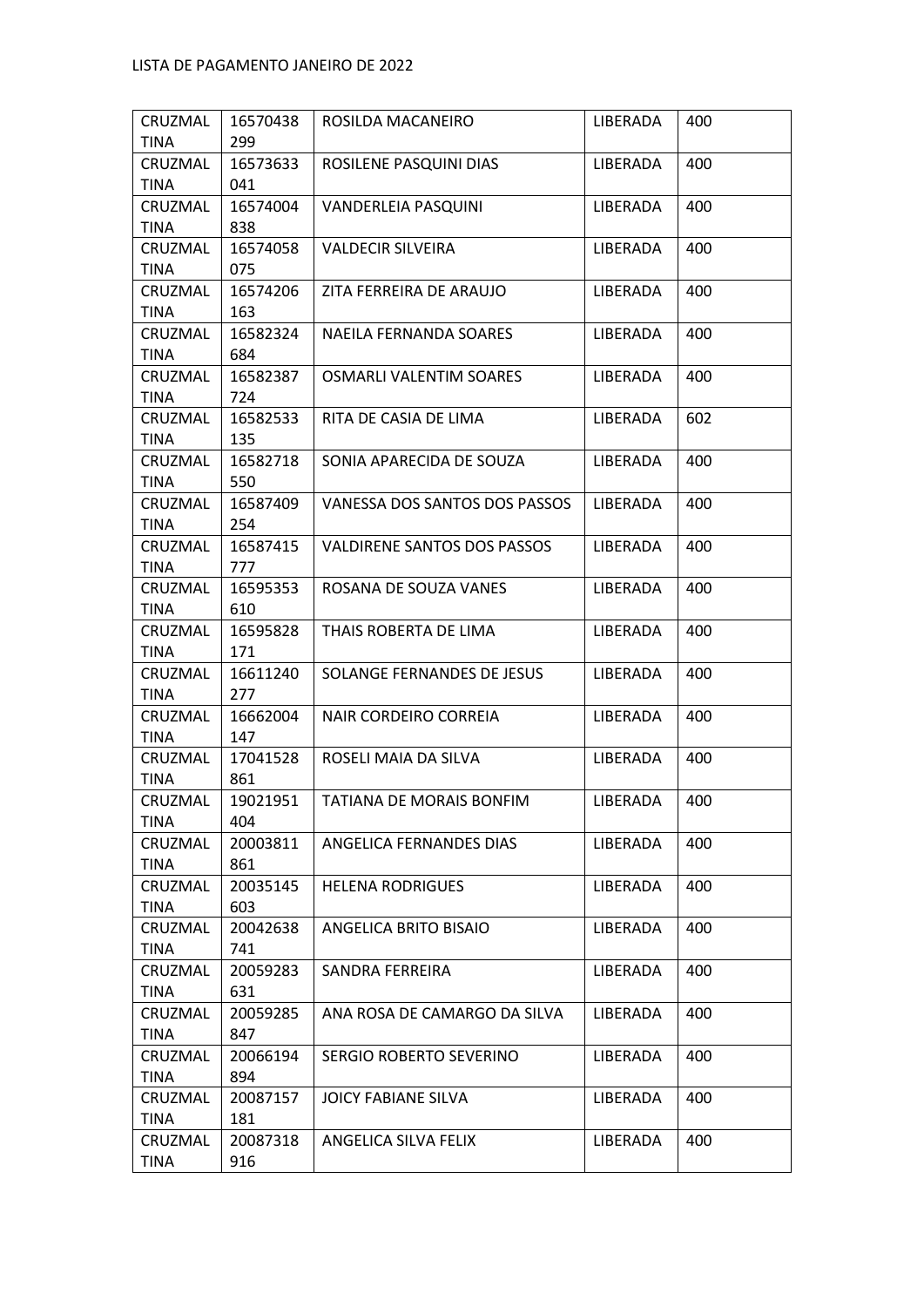| CRUZMAL     | 20128910        | TAMARA ALINE DA SILVA ORTIZ         | LIBERADA | 400 |
|-------------|-----------------|-------------------------------------|----------|-----|
| <b>TINA</b> | 954             |                                     |          |     |
| CRUZMAL     | 20131031        | ANA PAULA DA SILVA                  | LIBERADA | 400 |
| TINA        | 834             |                                     |          |     |
| CRUZMAL     | 20169308        | ALINE MICHELE DA SILVA              | LIBERADA | 400 |
| <b>TINA</b> | 574             |                                     |          |     |
| CRUZMAL     | 20317230        | NAYARA RIBAS SARTURI                | LIBERADA | 400 |
| <b>TINA</b> | 659             |                                     |          |     |
| CRUZMAL     | 20317231        | VALDINEIA APARECIDA FERREIRA DE     | LIBERADA | 400 |
| TINA        | 221             | PROENCA                             |          |     |
| CRUZMAL     | 20325288        | PERSIA CALINA DOS SANTOS            | LIBERADA | 400 |
| <b>TINA</b> | 474             | HILARIO                             |          |     |
| CRUZMAL     | 20326633        | <b>VALDETE DOS SANTOS RODRIGUES</b> | LIBERADA | 400 |
| <b>TINA</b> | 450             |                                     |          |     |
| CRUZMAL     | 20363289        | CAROLINE SOUZA CORREA               | LIBERADA | 400 |
| TINA        | 903             |                                     |          |     |
| CRUZMAL     | 20363397        | RITA APARECIDA DE OLIVEIRA SILVA    | LIBERADA | 400 |
| TINA        | 811             |                                     |          |     |
| CRUZMAL     | 20363398        | APARECIDO DONIZETE GREGORIO         | LIBERADA | 400 |
| <b>TINA</b> | 966             |                                     |          |     |
| CRUZMAL     | 20363399        | SILMARA PEREIRA                     | LIBERADA | 400 |
| <b>TINA</b> | 598             |                                     |          |     |
| CRUZMAL     | 20363401        | <b>KARINE RODRIGUES</b>             | LIBERADA | 400 |
| <b>TINA</b> | 444             |                                     |          |     |
| CRUZMAL     | 20363401        | VANDERLEIA CASTURINA DA SILVA       | LIBERADA | 400 |
| TINA        | 843             | DE CASTRO                           |          |     |
| CRUZMAL     | 20363402        | RICARDO DOS SANTOS DE SOUSA         | LIBERADA | 400 |
| <b>TINA</b> | 904             |                                     |          |     |
| CRUZMAL     | 20363402        | EVA DE LIMA SOUSA                   | LIBERADA | 400 |
| <b>TINA</b> | 912             |                                     |          |     |
| CRUZMAL     | 20363403        | ROSELI APARECIDA DA SILVA           | LIBERADA | 400 |
| TINA        | 641             |                                     |          |     |
| CRUZMAL     | 20363403        | ROSALINA GONCALVES DA CUNHA         | LIBERADA | 400 |
| TINA        | 935             |                                     |          |     |
| CRUZMAL     | 20363405        | DIRLEIA TEODORO REZENDE             | LIBERADA | 400 |
| TINA        | 024             |                                     |          |     |
| CRUZMAL     | 20363405        | SILVESTRE KOCHINSKI                 | LIBERADA | 400 |
| <b>TINA</b> | 369             |                                     |          |     |
| CRUZMAL     | 20363406        | ALESSANDRA DE PAULA DOS             | LIBERADA | 400 |
| <b>TINA</b> | 454             | <b>PASSOS</b>                       |          |     |
| CRUZMAL     | 20363407        | MARIA APARECIDA DE MIRANDA          | LIBERADA | 400 |
| TINA        | 787             |                                     |          |     |
| CRUZMAL     | 20363407        | SIRLENE APARECIDA CUSTODIO          | LIBERADA | 400 |
| <b>TINA</b> | 868             |                                     |          |     |
| CRUZMAL     | 20363409        | LETICIA DAIANE OLIVEIRA MORAES      | LIBERADA | 400 |
| <b>TINA</b> | 976             |                                     |          |     |
| CRUZMAL     | 20363410        | RITA CAROLINE DE JESUS              | LIBERADA | 400 |
| <b>TINA</b> | 710             |                                     |          |     |
|             |                 |                                     |          |     |
| CRUZMAL     | 20363411<br>253 | <b>JULIANA BONFIM DE OLIVEIRA</b>   | LIBERADA | 400 |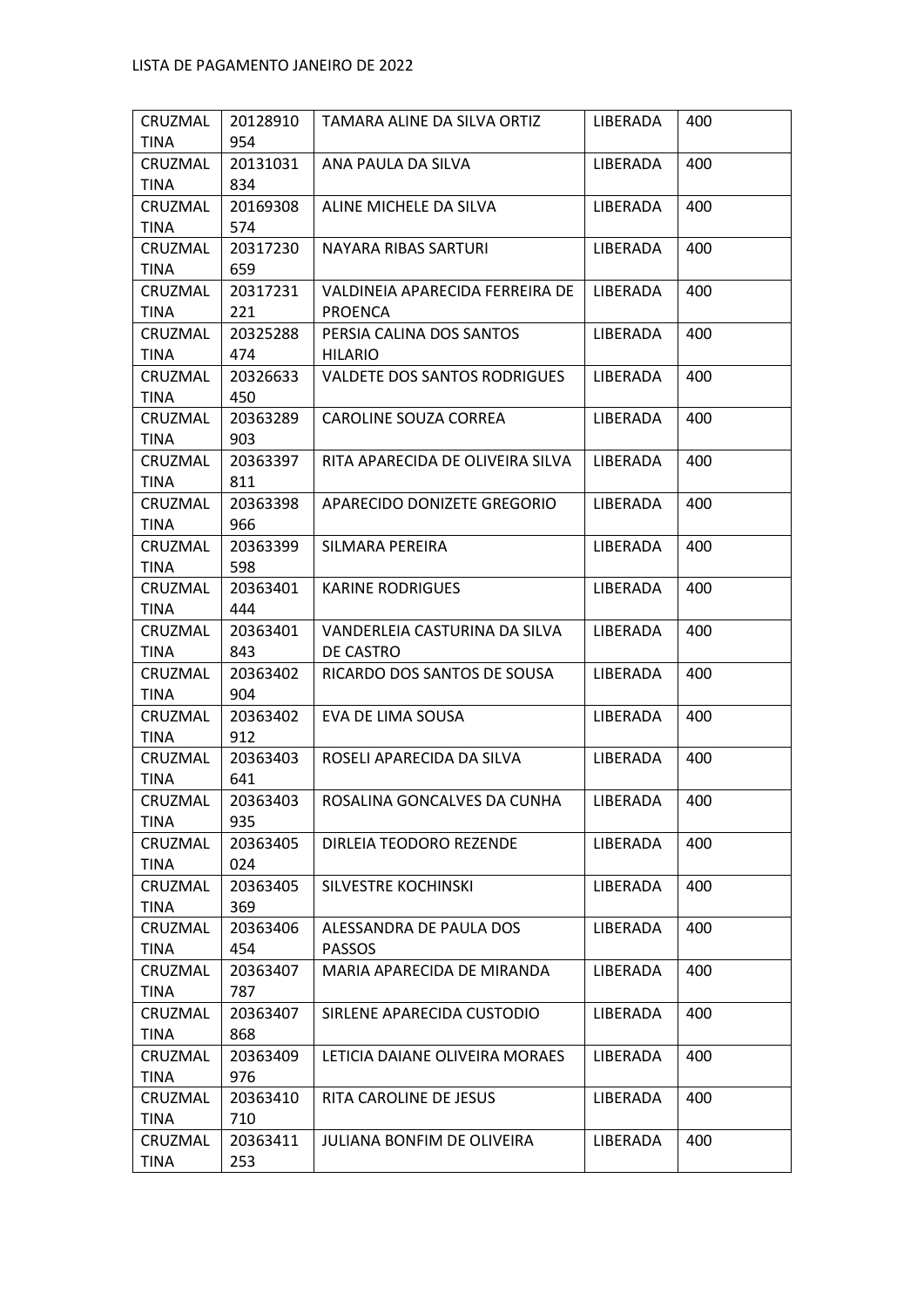| CRUZMAL     | 20363412 | ALEXANDRA APARECIDA DE FREITAS     | LIBERADA | 400 |
|-------------|----------|------------------------------------|----------|-----|
| <b>TINA</b> | 934      |                                    |          |     |
| CRUZMAL     | 20363413 | <b>MARTHA GRUCHEVISKI</b>          | LIBERADA | 400 |
| <b>TINA</b> | 647      |                                    |          |     |
| CRUZMAL     | 20363413 | <b>NEUSA CESAR PRESTES</b>         | LIBERADA | 400 |
| <b>TINA</b> | 841      |                                    |          |     |
| CRUZMAL     | 20363413 | LUCINEIA MARIANO PRESTES           | LIBERADA | 400 |
| <b>TINA</b> | 868      |                                    |          |     |
| CRUZMAL     | 20363413 | <b>ODAIR JOSE GALVAO</b>           | LIBERADA | 400 |
| <b>TINA</b> | 884      |                                    |          |     |
| CRUZMAL     | 20402434 | ADEILDO CORREIA PRADO              | LIBERADA | 400 |
| TINA        | 743      |                                    |          |     |
| CRUZMAL     | 20466760 | CIDINEIA APARECIDA DE SOUZA        | LIBERADA | 400 |
| <b>TINA</b> | 056      |                                    |          |     |
| CRUZMAL     | 20628899 | ANA BEATRIZ BESSA                  | LIBERADA | 400 |
| <b>TINA</b> | 550      |                                    |          |     |
| CRUZMAL     | 20628906 | ROSINEI DE OLIVEIRA MACHADO        | LIBERADA | 400 |
| <b>TINA</b> | 093      |                                    |          |     |
| CRUZMAL     | 20644757 | ADRIANA APARECIDA DE ALENCAR       | LIBERADA | 400 |
| <b>TINA</b> | 730      |                                    |          |     |
| CRUZMAL     | 20653169 | NAIAMA BENTO BEZERRA               | LIBERADA | 400 |
| TINA        | 943      |                                    |          |     |
| CRUZMAL     | 20680873 | MAIQUE DE MORAIS PAULINO           | LIBERADA | 400 |
| <b>TINA</b> | 621      |                                    |          |     |
| CRUZMAL     | 20701354 | MARIA DE FATIMA DE JESUS           | LIBERADA | 400 |
| <b>TINA</b> | 202      |                                    |          |     |
| CRUZMAL     | 20736054 | JAQUELINE SANTOS DE JESUS          | LIBERADA | 400 |
| <b>TINA</b> | 388      |                                    |          |     |
| CRUZMAL     | 20762930 | AMANDA CAROLINE URBANAS            | LIBERADA | 400 |
| <b>TINA</b> | 343      | LOURENCO MERCURIO                  |          |     |
| CRUZMAL     | 20764182 | TAIZA DOS SANTOS                   | LIBERADA | 400 |
| <b>TINA</b> | 247      |                                    |          |     |
| CRUZMAL     | 20780768 | ROSECLEIA APARECIDA DA SILVA       | LIBERADA | 400 |
| TINA        | 889      |                                    |          |     |
| CRUZMAL     | 20912950 | DANIELA LARISSA DA SILVA           | LIBERADA | 400 |
| TINA        | 360      | SANTANA                            |          |     |
| CRUZMAL     | 20928402 | ANA PAULA MOTA DA SILVA            | LIBERADA | 400 |
| TINA        | 872      |                                    |          |     |
| CRUZMAL     | 20929123 | LUCIANA CARVALHO SOARES            | LIBERADA | 400 |
| TINA        | 004      |                                    |          |     |
| CRUZMAL     | 20946446 | <b>VERANICE SPIER</b>              | LIBERADA | 400 |
| TINA        | 428      |                                    |          |     |
| CRUZMAL     | 20949809 | NEUSA TABORDA RIBAS                | LIBERADA | 400 |
| TINA        | 521      |                                    |          |     |
| CRUZMAL     | 20953714 | <b>JURANDIR FRANCISCO TEIXEIRA</b> | LIBERADA | 400 |
| <b>TINA</b> | 114      | <b>MACHADO</b>                     |          |     |
| CRUZMAL     | 20953737 | MARIA APARECIDA FERNANDES          | LIBERADA | 400 |
| TINA        | 882      | <b>MORETTO</b>                     |          |     |
| CRUZMAL     | 20953744 | EDNA PAULA MENDONCA MATIAS         | LIBERADA | 400 |
| <b>TINA</b> | 390      |                                    |          |     |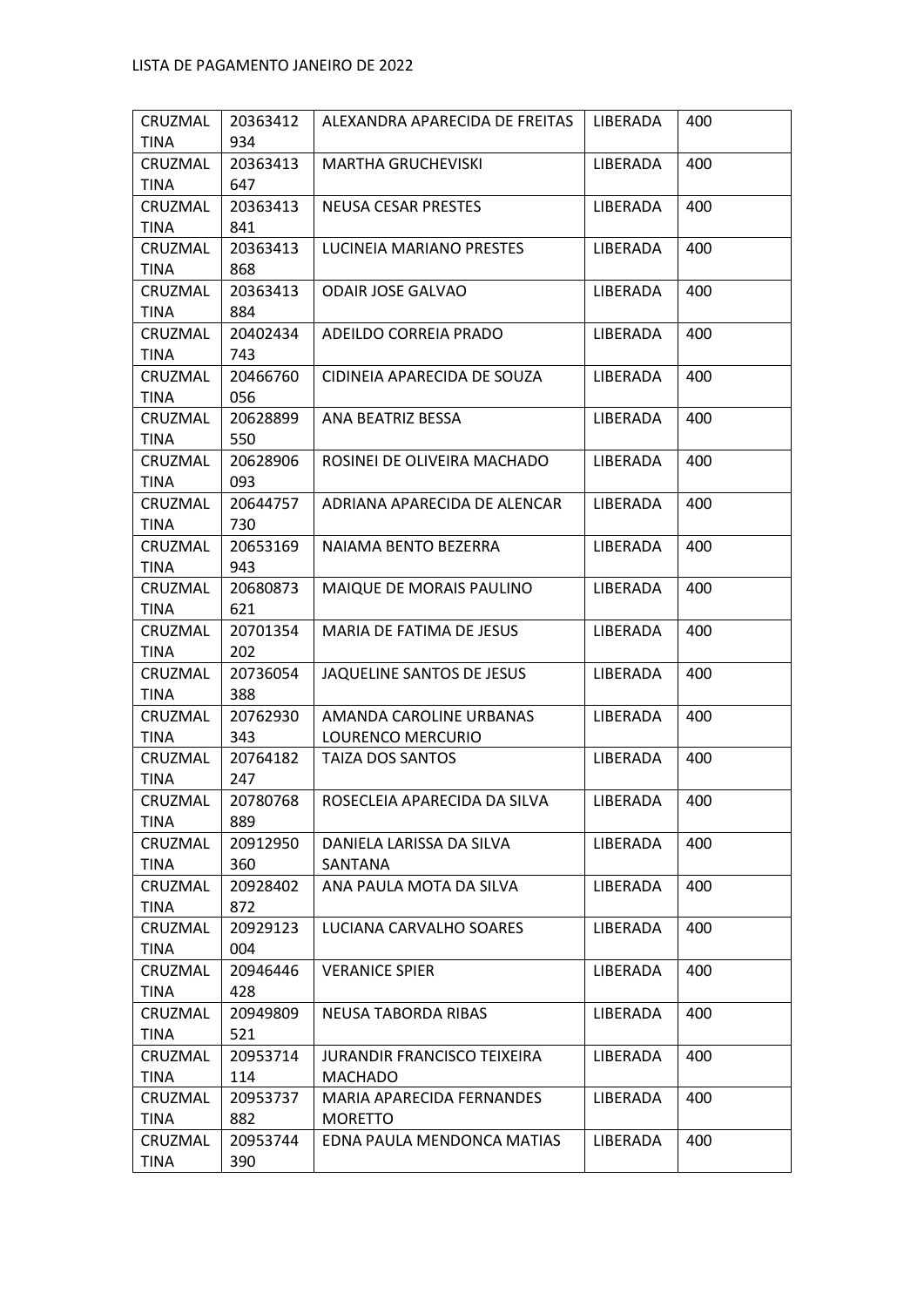| CRUZMAL         | 20953749        | RAQUEL PEREIRA DOS SANTOS DA      | LIBERADA | 400 |
|-----------------|-----------------|-----------------------------------|----------|-----|
| <b>TINA</b>     | 287             | <b>COSTA</b>                      |          |     |
| CRUZMAL         | 20953749        | ANA MARIA DOS SANTOS              | LIBERADA | 400 |
| <b>TINA</b>     | 600             |                                   |          |     |
| CRUZMAL         | 21288394        | DEIVIENE APARECIDA MIRANDA        | LIBERADA | 400 |
| <b>TINA</b>     | 642             |                                   |          |     |
| CRUZMAL         | 21302597        | BENEDITO DA SILVA                 | LIBERADA | 400 |
| <b>TINA</b>     | 932             |                                   |          |     |
| CRUZMAL         | 21312850        | JOSE CICERO DE OLIVEIRA           | LIBERADA | 400 |
| TINA            | 800             |                                   |          |     |
| CRUZMAL         | 21331599        | CLAUDIA MARIA MARQUETI CUCO       | LIBERADA | 400 |
| <b>TINA</b>     | 204             |                                   |          |     |
| CRUZMAL         | 21336881        | APARECIDA VIEIRA DE MAIA          | LIBERADA | 400 |
| <b>TINA</b>     | 803             | SANTANA                           |          |     |
| CRUZMAL         | 23612072        | REGIANE VANESSA ORTIZ             | LIBERADA | 400 |
| <b>TINA</b>     | 052             | <b>MACHADO</b>                    |          |     |
| CRUZMAL         | 23616973        | PATRICIA BORGES LOPES             | LIBERADA | 400 |
| TINA            | 291             |                                   |          |     |
| CRUZMAL         | 23642805        | FERNANDA SILVA DE LIMA            | LIBERADA | 400 |
| <b>TINA</b>     | 821             |                                   |          |     |
| CRUZMAL         | 23654497        | JOYCE HARKUSZ PEREIRA DA SILVA    | LIBERADA | 400 |
| <b>TINA</b>     | 728             |                                   |          |     |
| CRUZMAL         | 23661089        | MARIA APARECIDA DE LIMA           | LIBERADA | 400 |
| <b>TINA</b>     | 389             |                                   |          |     |
| CRUZMAL         | 23666853        | BIANCA CAROLINA DA SILVA          | LIBERADA | 400 |
| TINA            | 826             | <b>BONFIM</b>                     |          |     |
| CRUZMAL         | 23678385        | MARCIA CRISTINA BARBOSA PERIS     | LIBERADA | 400 |
| <b>TINA</b>     | 849             |                                   |          |     |
| CRUZMAL         | 23680465        | <b>VILSON RIBEIRO</b>             | LIBERADA | 400 |
| <b>TINA</b>     | 722             |                                   |          |     |
|                 |                 |                                   |          |     |
| CRUZMAL         | 23687385        | MARIA GORETE DE ARAUJO            | LIBERADA | 400 |
| <b>TINA</b>     | 899             |                                   |          |     |
| CRUZMAL         | 23704327        | TATIANE PALOMA PINHEIRO           | LIBERADA | 400 |
| TINA            | 294             | <b>MORAES</b>                     |          |     |
| CRUZMAL         | 23736049        | AMILTON CHAVIEL DA SILVA          | LIBERADA | 400 |
| TINA            | 052             |                                   |          |     |
| CRUZMAL         | 23745735        | APARECIDO NOEL DE OLIVEIRA        | LIBERADA | 400 |
| <b>TINA</b>     | 427             |                                   |          |     |
| CRUZMAL         | 23748857        | RITA GONCALVES DOS SANTOS         | LIBERADA | 400 |
| TINA            | 450             |                                   |          |     |
| CRUZMAL         | 23760138        | <b>MAYKON DUTINE GILABEL</b>      | LIBERADA | 400 |
| <b>TINA</b>     | 051             |                                   |          |     |
| CRUZMAL         | 23791215        | ROBERTO CARVALHO DE ASSIS         | LIBERADA | 400 |
| <b>TINA</b>     | 090             |                                   |          |     |
| CRUZMAL         | 23793508        | <b>ISAURA FAUSTINO DOS SANTOS</b> | LIBERADA | 400 |
| <b>TINA</b>     | 923             |                                   |          |     |
| CRUZMAL         | 23811999        | EVELYN DANIELY DA SILVA           | LIBERADA | 400 |
| <b>TINA</b>     | 377             |                                   |          |     |
| CRUZMAL<br>TINA | 23814100<br>065 | FLORIPA DOS SANTOS                | LIBERADA | 400 |